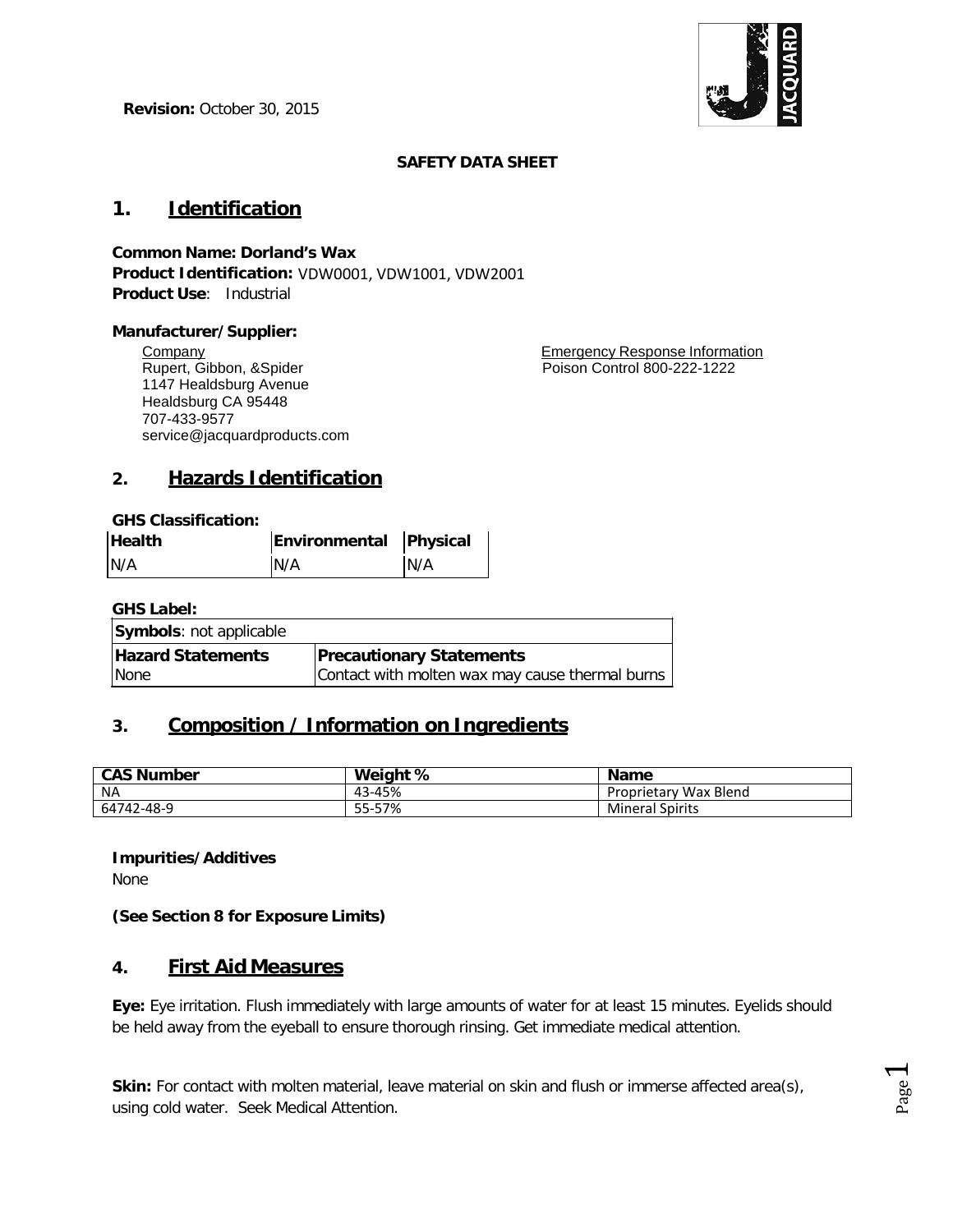

# **4. First Aid Measures (cont.)**

**Inhalation:** If respiratory symptoms develop from exposure to fumes emitted by the molten material, move victim away from source of exposure and into fresh air. If symptoms persist, seek medical attention. If victim is not breathing, immediately begin artificial respiration. If breathing difficulties develop, oxygen should be administered by qualified personnel. Seek immediate medical attention.

**Ingestion:** Solid material is not acutely toxic; however, if molten material is swallowed, seek immediate medical attention.

## **5. Fire Fighting Measures**

**Suitable Extinguishing Media:** Dry chemical, foam, sand, water fog is recommended.

**Unusual Fire and Explosion Hazards:** This material may burn, but will not ignite readily.

**Combustion Products:** N/A

**National Fire Protection Association (NFPA) Ratings:** This information is intended solely for the use of individuals trained in the NFPA system. **Health: 0 Flammability: 1 Reactivity: 0**

## **6: Accidental Release Measures:**

This material may burn but will not ignite readily.

Isolate danger area and keep unauthorized personnel out.

Contain spill if it can be done with minimal risk. Wear appropriate protective equipment.

Prevent spilled material from entering sewers, storm drains, other unauthorized treatment drainage systems, and natural waterways.

Cleanup molten wax under supervision is advised.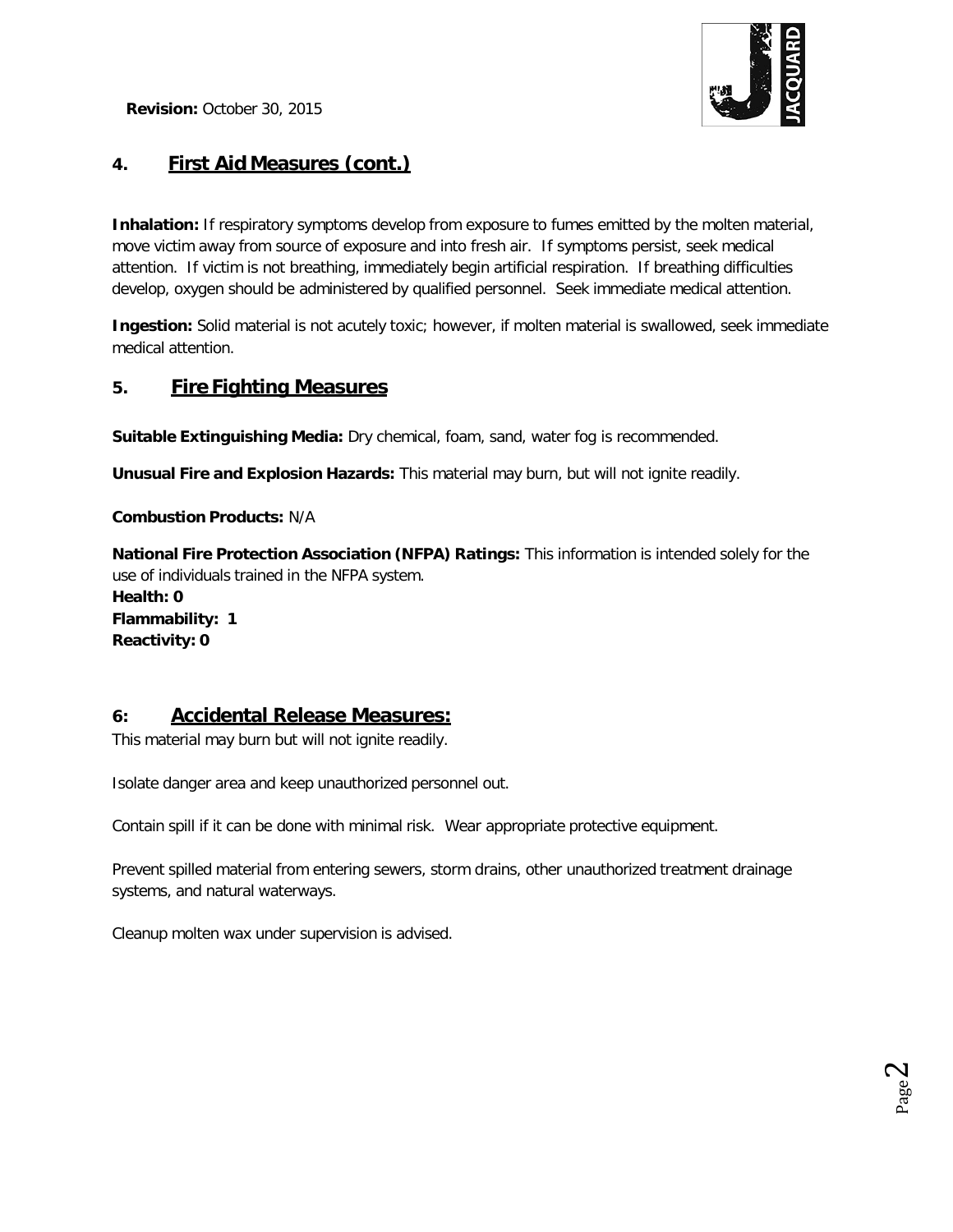

Pa က္ခ

# **7. Handling and Storage**

### **Handling**

Wash thoroughly after handling. Do not wear contaminated clothing or shoes. Use good personal hygiene practice.

## **Storage**

Store in tightly closed containers in cool, dry, well-ventilated area away from heat, sources of ignition and incompatibles such as strong oxidizers.

Store at ambient or lower temperature.

Store out of direct sunlight.

Keep containers tightly closed and upright when not in use. Protect against physical damage.

# **8. Exposure Controls / Personal Protection**

### **Exposure Limits NONE**

### **Personal Protective Equipment (PPE)**

**Eye Protection:** When handling in molten form, proper eye shields are worn to prevent injury **Skin Protection:** When handling in molten form, proper resistant clothing, gloves, and shoes must be worn.

**Respiratory Protection:** No special precautions for normal use

## **9. Physical and Chemical Properties**

**Appearance:** Yellow solid at room temperature **Upper Flammability Limit:** N/A **Lower Flammability Limit:** N/A **Vapor Pressure:** N/A **Odor Threshold:** N/A **Vapor Density:** N/A **pH:** N/A **Specific Gravity: 0.96g/ml @ 20°C Melting Point:** Not Determined **Solubility:** Insoluble in water. Soluble in organic solvents when warmed **Boiling Point:** N/A Flashpoint: 400°C **Flammability**: Not flammable **Partition coefficient:** Not determined **Auto ignition Temperature:** N/A **Decomposition temperature:** N/A **Viscosity:** not determined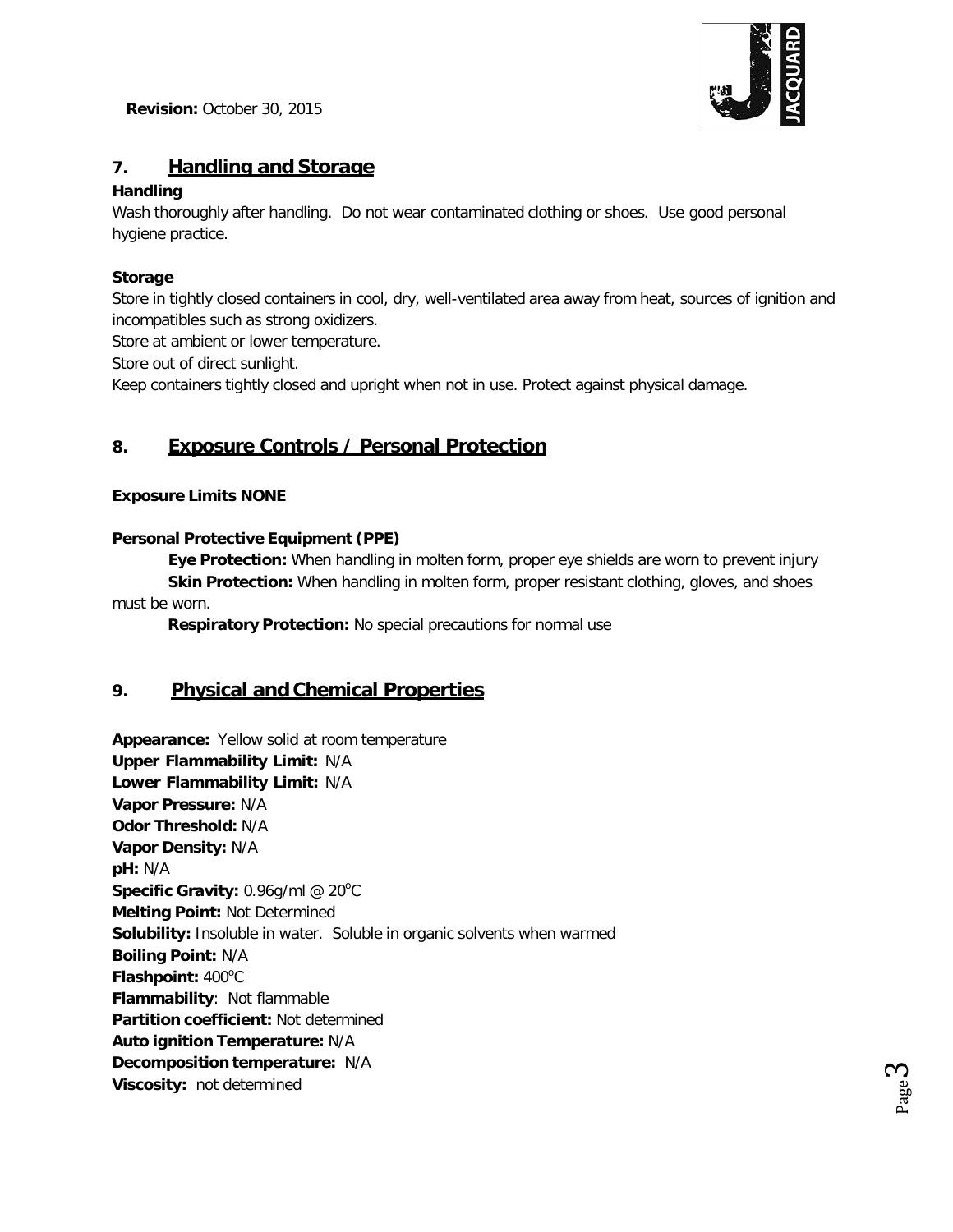

Pa  $\mathcal{A}^{\mathsf{F}}$ 

# **10. Stability and Reactivity**

**Reactivity:** This material is stable and unlikely to react in a hazardous manner under normal conditions of use.

**Chemical Stability:** Stable under normal conditions. Avoid strong oxidizing agents.

**Hazardous Reactions:** Avoid strong oxidizing agents.

**Decomposition Products:** Thermal decomposition can produce a variety of products which may include oxides of carbon and nitrogen.

# **11. Toxicological Information**

**Signs and Symptoms of Overexposure:** Nasal and throat irritation.

### **Acute Effects:**

**Eye Contact:** Not expected to be an eye irritant **Skin Contact:** No harmful effects from skin adsorption. **Inhalation:** Vapors emitted from molten wax are expected to have slight degree of irritation **Ingestion:** No harmful effects are expected.

## **Acute Toxicity Values**

Not toxic

## **12. Ecological Information**

Bioaccumulation is not expected. This product is readily biodegradable.

## **13. Disposal Considerations**

Recover if possible complying with the local and national regulations currently in force.

## **14. Transport Information**

**U.S. Department of Transportation (DOT) Proper Shipping Name:** N/A **Hazard Class:** N/A **UN/NA Number:** Not Classified as dangerous in the meaning of transport regulations **Packing Group:** N/A

## **International Maritime Organization (IMDG)**

Not a marine pollutant